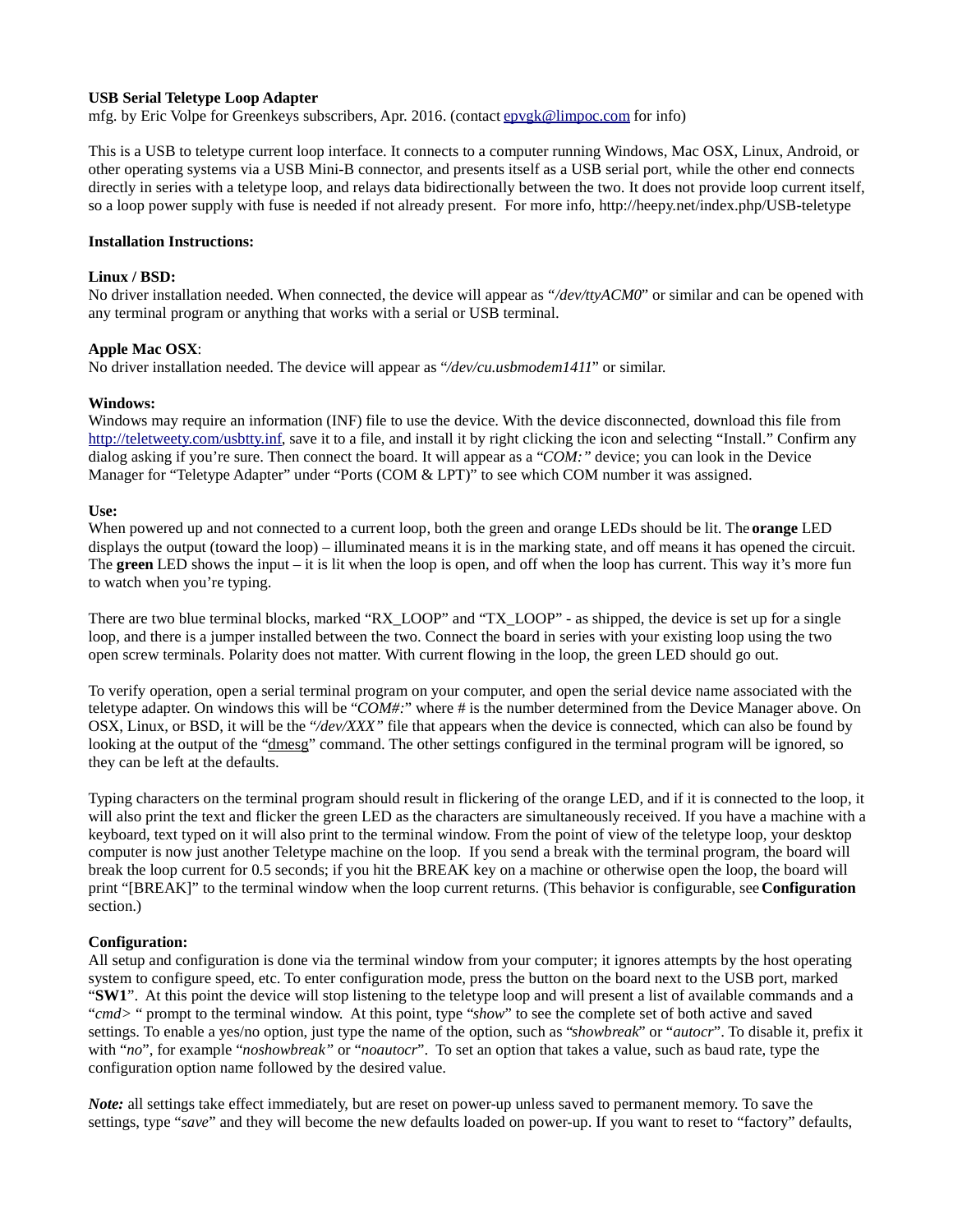use the command "*eewipe*" and then disconnect and reconnect the board. The factory settings are: 45 baud, 5-level code, ASCII translation active, always send CR/LF, no unshift on space, display BREAK, and no auto-CR at end of line.

# **Configuration Settings**:

#### *translate*: (default: enabled)

When enabled, characters send from the host computer are translated from ASCII to ITA-2 5-level code before being sent to the loop; likewise, ITA-2 5-level characters received from the loop are translated into ASCII before being sent to the host computer. ASCII characters for which there is no ITA-2 equivalent are silently ignored. When disabled, no translation is done; the low 5 bits of each character from the host are sent intact as a 5 bit characters to the loop, and characters received from the loop are passed intact to the host as 8 bit characters with the top three bits set to 0. This mode is meant for use with software that prefers to do the ASCII/ITA-2 translation itself, such as HeavyMetal or BaudotRSS. (Note, however, that this firmware also allows multiple and changeable translation tables – see "**Extras**" section.)

## *crlf*: (default: enabled)

When enabled, either CR or LF from the host will be sent to the loop as a CR and then an LF. Different operating systems and terminal programs handle CR and LF differently, and this makes sure the loop gets both. When disabled, CR and LF are handled independently. You probably only need to disable this option if you want to print overstrike pictures.

## *autocr*: (default: disabled)

When enabled, if a line of text from the host exceeds 70 characters, a CR and LF will be sent to the loop before any more characters from the host are printed. This is intended as a failsafe to prevent overstrike at the end of lines. When disabled, no intervention happens to prevent overstrike. Note that this option counts printable characters starting from the most recent CR, so it has to see at least one CR before it begins to function.

## *usos:* (default: disabled)

When enabled, a space character received from the loop will shift the receiver into LTRS mode, the same as if LTRS were received. When disabled, receiving a space does not cause any shift.

#### *showbreak*: (default: enabled)

When enabled, a break received from the loop will send the text "[BREAK]" to the host computer. When disabled, no special handling of breaks occurs. Note that disconnecting and reconnecting the loop is indistinguishable from a "break" and will also display "[BREAK]".

#### *baud*: (default: 45.45)

This sets the data rate for both sending and receiving to the specified number of bits per second. The value given must be an integer, but if it is one of the commonly used values, it will be adjusted to the common exact speed, for instance "*baud 45*" will actually set the speed to 45.45 baud. Values of 45, 50, 56, 75, and 110 will be set using timing I measured using a scope; others will be calculated on the fly but should be good enough. The minimum speed is "1" and will test your patience; the maximum is governed by a number of factors such as the inductance present on your loop, the loop current, and the limits of the optical isolators on the board; I've had it working up to about 1000 baud, but any speed reasonable for a mechanical TTY will be fine.

#### *exit*:

This leaves configuration mode and returns to relaying data using the current settings. If you want the currently active settings to be used next time the device is powered up, make sure to use the "*save*" command first to save them to nonvolatile memory.

#### **Terminal programs:**

**Windows:** a nice writeup is at http://learn.sparkfun.com/tutorials/terminal-basics/hyperterminal-windows **Mac OSX**: "screen" also works on OSX, and the Brew and Fink package systems also supply "minicom" and "c-kermit" **Linux**: I like to use "screen /dev/ttyACM0 300", but there is also "cu", "minicom", "ckermit", or "socat". For more elaborate functionality, *HeavyMetal* (http://www.albinarrate.com/heavymetal.html) or *BaudotRSS* (https://github.com/John-Nagle/baudotrss)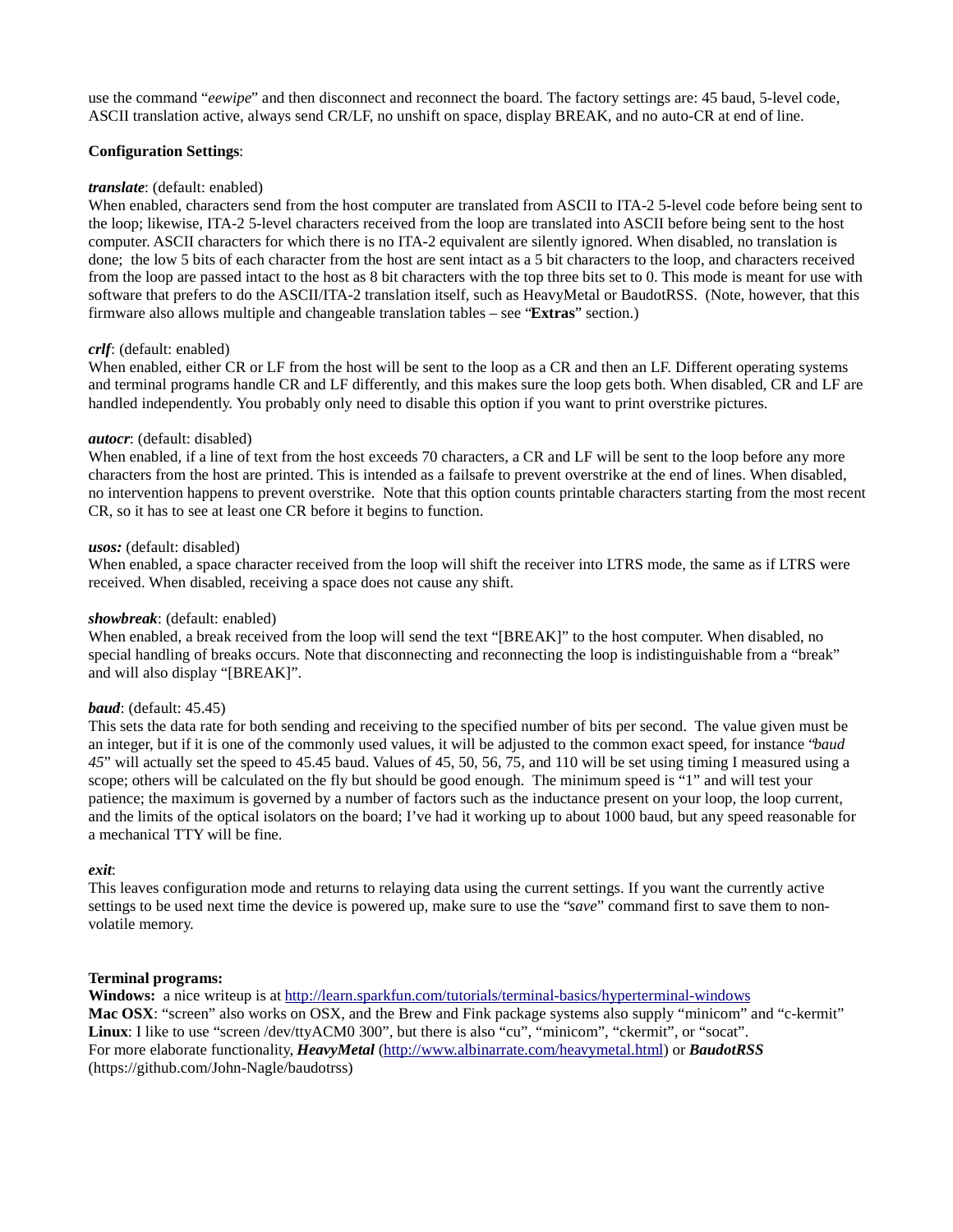**Extras:** These are features which are either experimental or less likely to be of interest to the average user.

# *8-bit mode:* (experimental)

To try to use the board to talk to an ASCII machine like a Model 33, enter config mode and set "*8bit*" and "*baud 110*" - this will also change various other options for you in order to hopefully make it compatible with 110 baud ASCII machines and old computers. Since as far as I know most such application are full-duplex, you may need to remove the jumper between the TX and RX terminal blocks and connect each block to its own loop. In this mode there is no character translation, and the transmit and receive systems are switched to 8 bit instead of 5 bit. Also, since again as far as I know most ASCII machines run on a 20mA rather than 60mA loop, you will be operating near the lower end of the range that the receiving circuit can sense reliably, though it did work OK for me in testing. If you have problems receiving, slightly increasing the loop current may help. If it falls below 15 mA it will almost certainly not work.

## *Alternate translation tables:*

The default translation between ASCII and ITA-2 / Baudot is probably sufficient for most uses. The tables are read from nonvolatile storage in real time as characters are sent and received. It is possible to modify the provided tables or to add up to 5 additional tables, which can be selected using the "*table*" command. The default table is 0; additional user-added tables start at 1. To add a new table, you will need to use the "*eewrite*" command to update values stored in nonvolatile memory at the correct addresses.

Each table consists of 64 bytes; 32 bytes for LTRS followed by 32 bytes for FIGS. The same tables are used for both "sending and receiving. When a character is received from the loop, that character's offset is looked up in either the LTRS or FIGS table, and the corresponding value found at that address is sent to the host as ASCII. So for instance if the shift state is LTRS and the device receives 01010 (hex 0A, decimal 10), it will look at offset +10 from the beginning of the current LTRS table, find the value 0x52, and send it to the host, which will see it as ASCII 'R'. If the host sends the ASCII letter 'Y', the current LTRS table will be sequentially searched for a location whose value is 0x59 ('Y') and that location's offset (21) will be sent to the loop as 10101, where it will print as 'Y'. The default table (0) begins in eeprom at offset **0x0080** for LTRS and **0x00A0** for FIGS; table 1, if present, should start at **0x00C0** for LTRS and **0x00E0** for FIGS. When the "*table*" configuration setting is set to something other than 0, the value is multipled by 64 and used as an offset from the beginning of the first table. There's no bounds checking so setting nonsense values is likely to produce nonsense data.

To see the current contents of nonvolatile memory, use the "*eedump*" command.

To create or modify a table, use "*eewrite* XXXX AA BB CC DD EE …." XXXX is the start address, and must be exactly four hex digits, padded with leading zeros. Subsequent arguments must be exactly two hex digits each, separated by exactly one space, and will be written to eeprom locations starting at XXXX and increasing one at a time. Since the commandline input buffer is small, you can only write 16 values at a time. The format is exactly the same as the output of "*eedump*". Note also that the "*eewrite*" command has no bounds or format checking and will allow you to corrupt all parts of nonvolatile memory, including the baud rate and option settings starting at location 0. It can not, however, modify program memory, so there is no risk of irrevocably damaging the device (see Factory Reset below.)

If you don't like messing with hex, send me an email indicating what you want to change in the translation tables, and I'll send you lines of text you can cut and paste to the board in config mode.

# *Autoprint:* (experimental)

Run the "*automsg*" command to store a text message up to 512 bytes in eeprom. Then enable both "**showbreak**" and "**autoprint**" modes. The text can be printed by pushing a break key or otherwise briefly interrupting loop current. This will not currently work in 8bit or notranslate modes. It may be finicky. It will work even with a dumb power supply rather than a computer powering the adapter. Leave it turned off unless you really want this.

# *Factory Reset:*

Lastly, if you find you've messed up the configuration in some way and want to start from scratch with the configuration exactly as it was when shippped, run the command "*eewipe*" and then disconnect and reconnect the board. Note there is no "are you sure?" confirmation.